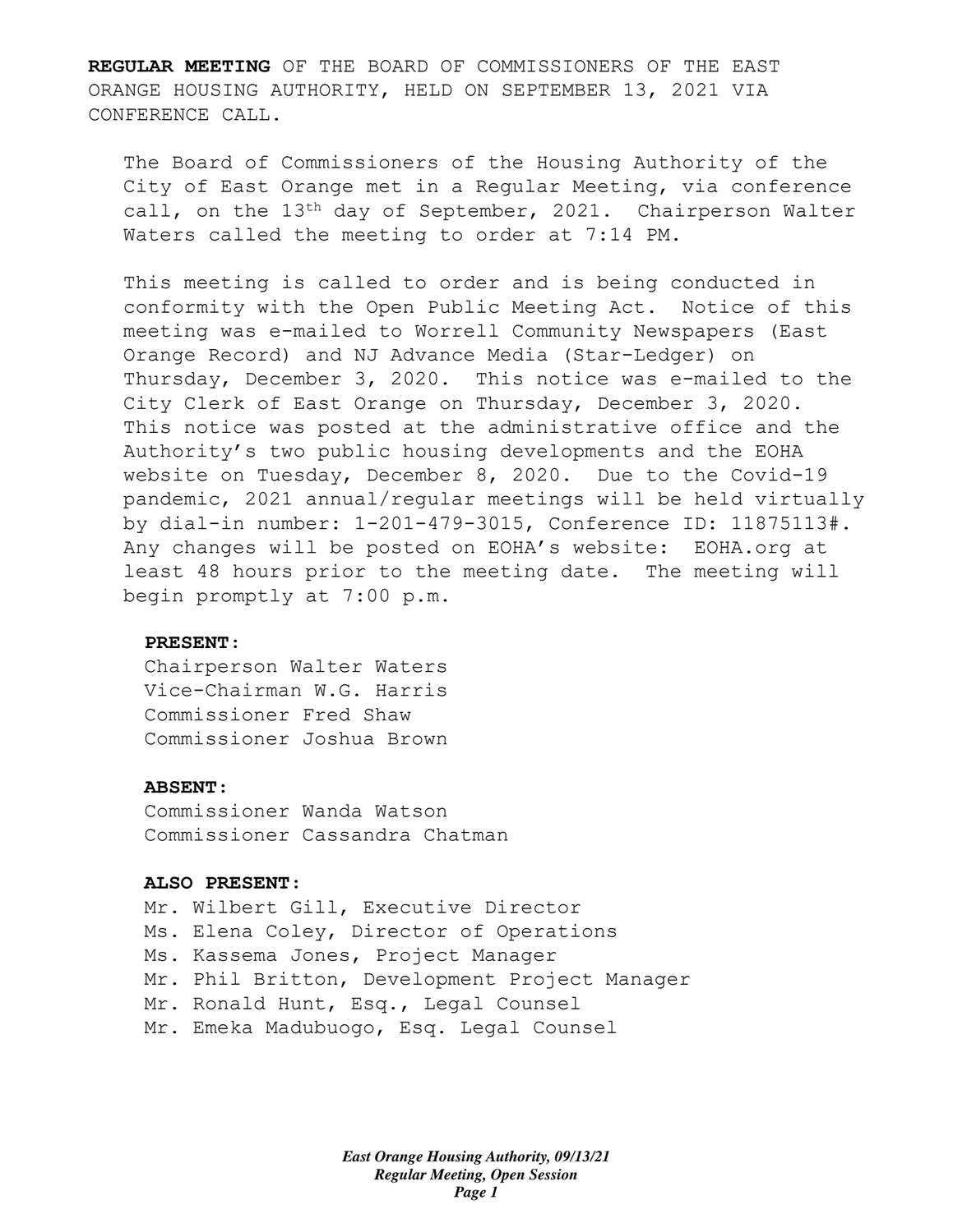#### **PUBLIC NOTICE OF REGULAR MEETING**

# **TO: BOARD OF COMMISSIONERS OF THE HOUSING AUTHORITY OF THE CITY OF EAST ORANGE, CITY CLERK OF EAST ORANGE, EAST ORANGE RECORD AND NEWARK STAR LEDGER**

Notice is hereby given pursuant to the Open Public Meetings Act, that a Regular Meeting of the Board of Commissioners of the Housing Authority of the City of East Orange, will be held on September 13, 2021, via conference call, for the purpose of acting upon:

## **2021-25 AUTHORIZING OR RATIFYING PAYMENT OF THE BILL LIST FOR THE MONTHS OF JULY AND AUGUST 2021**

- **2021-26 RESOLUTION RATIFYING THE RENEWAL OF THE ANNUAL COMMERCIAL LIABILITY INSURANCE COVERAGE WITH HOUSING AUTHORITY INSURANCE GROUP (HAI GROUP) IN AN AMOUNT OF \$17,996.00**
- **2021-27 RESOLUTION AUTHORIZING THE EXECUTIVE DIRECTOR TO RENEW THE ANNUAL PROPERTY INSURANCE COVERAGE WITH HAI GROUP IN AN AMOUNT OF \$14,979.00**
- **2021-28 RESOLUTION AUTHORIZING THE EXECUTIVE DIRECTOR TO RENEW THE ANNUAL SUPPORT AGREEMENT WITH MRI SOFTWARE LLC IN AN AMOUNT OF \$39,355.54**
- **2021-29 RESOLUTION AUTHORIZING VICE-CHAIRPERSON W. G. HARRIS TO ATTEND THE PHADA 2021 LEGISLATIVE FORUM IN WASHINGTON, DC, SEPTEMBER 12-14, 2021**
- **2021-30 RESOLUTION AUTHORIZING COMMISSIONER FREDERICK SHAW TO ATTEND THE NJNAHRO 2021 FALL CONFERENCE IN ATLANTIC CITY, NJ, NOVEMBER 15-18, 2021**
- **2021-31 RESOLUTION TO RENEW MEMBERSHIP IN THE NEW JERSEY PUBLIC HOUSING AUTHORITY JOINT INSURANCE**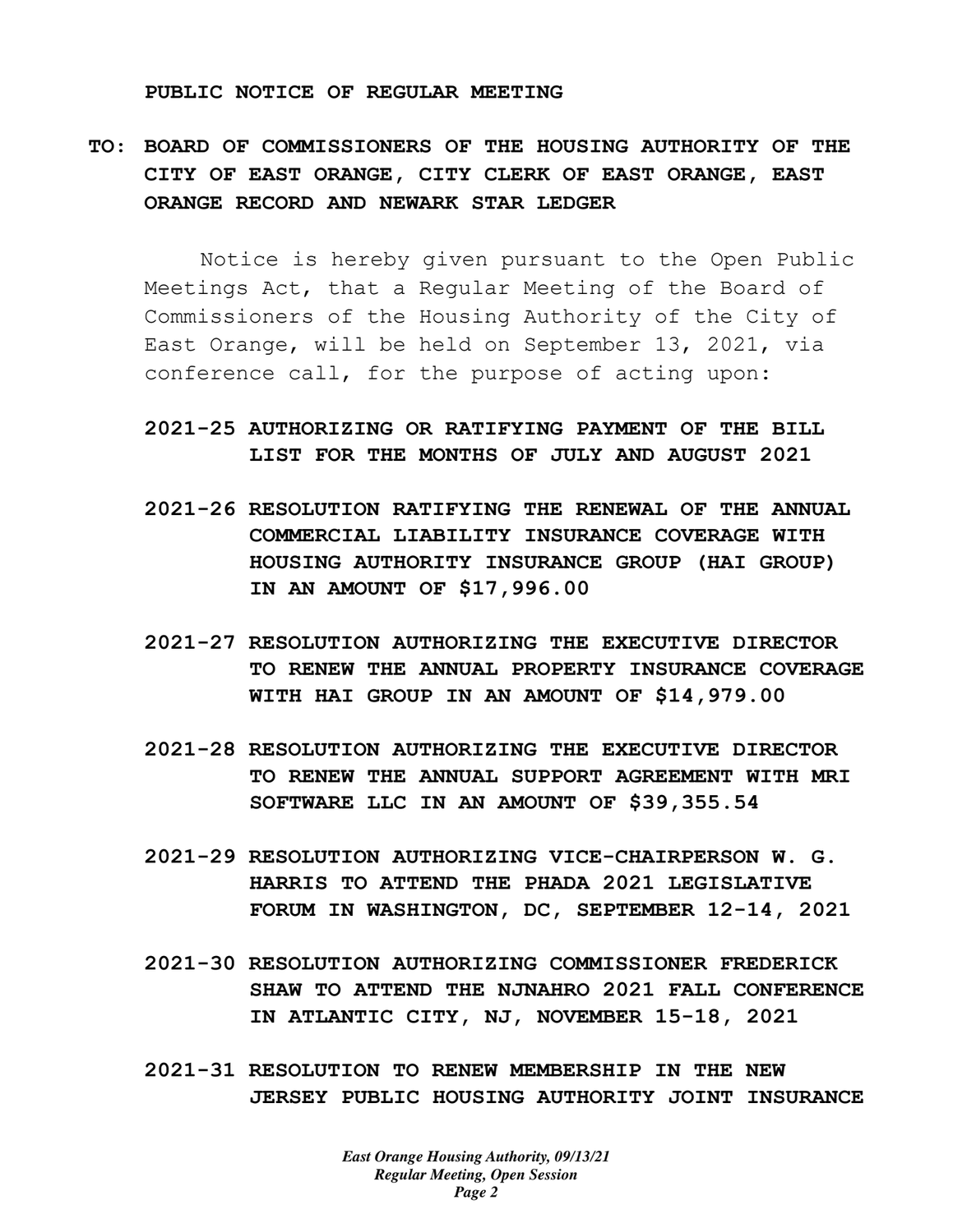### **FUND**

And for the purpose of transacting any other business related hereto or which may properly come before each meeting.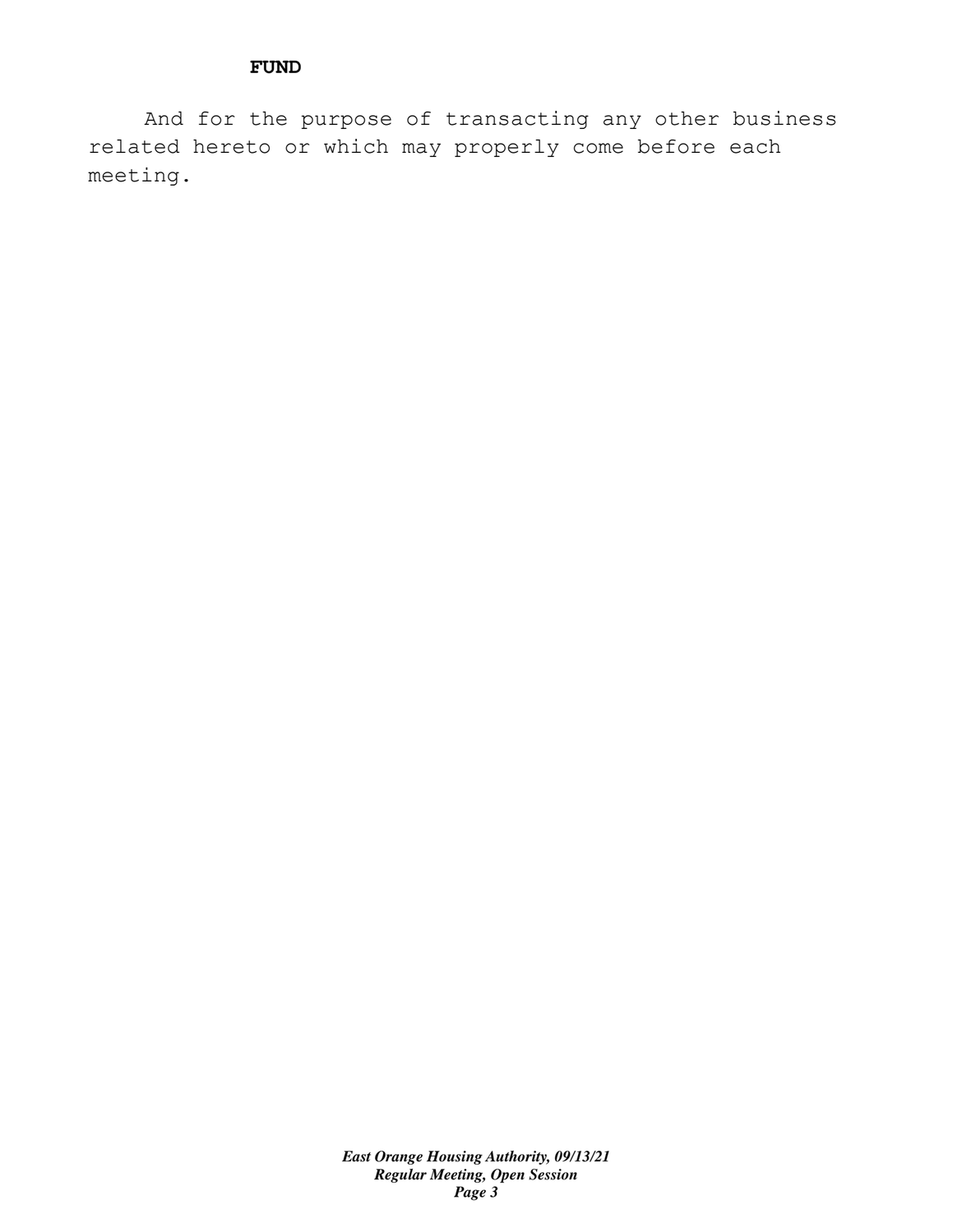#### 1. **OPEN PUBLIC MEETING ACT and ROLL CALL**

### **PRESENT:**

Chairperson Walter Waters Vice-Chairman W.G. Harris Commissioner Fred Shaw Commissioner Joshua Brown

#### **ABSENT:**

Commissioner Cassandra Chatman Commissioner Wanda Watson

## **ALSO PRESENT:**

Mr. Wilbert Gill, Executive Director Ms. Elena Coley, Director of Operations Ms. Kassema Jones, Project Manager Mr. Phil Britton, Development Project Manager Mr. Ronald Hunt, Esq., Legal Counsel Mr. Emeka Madubougo, Esq., Legal Counsel

## **2. MINUTES**

**MOTION:** Commissioner Harris moved to approve the minutes of the previous meeting in June of 2021. Commissioner Shaw seconded. There were no questions.

ROLL CALL:

Ayes: Shaw, Harris, Waters. Nays: None. Abstentions: Brown.

The Resolution was approved 3-0-1.

### **3. APPROVAL OF THE BILLS**

**MOTION:** Commissioner Harris moved to approve the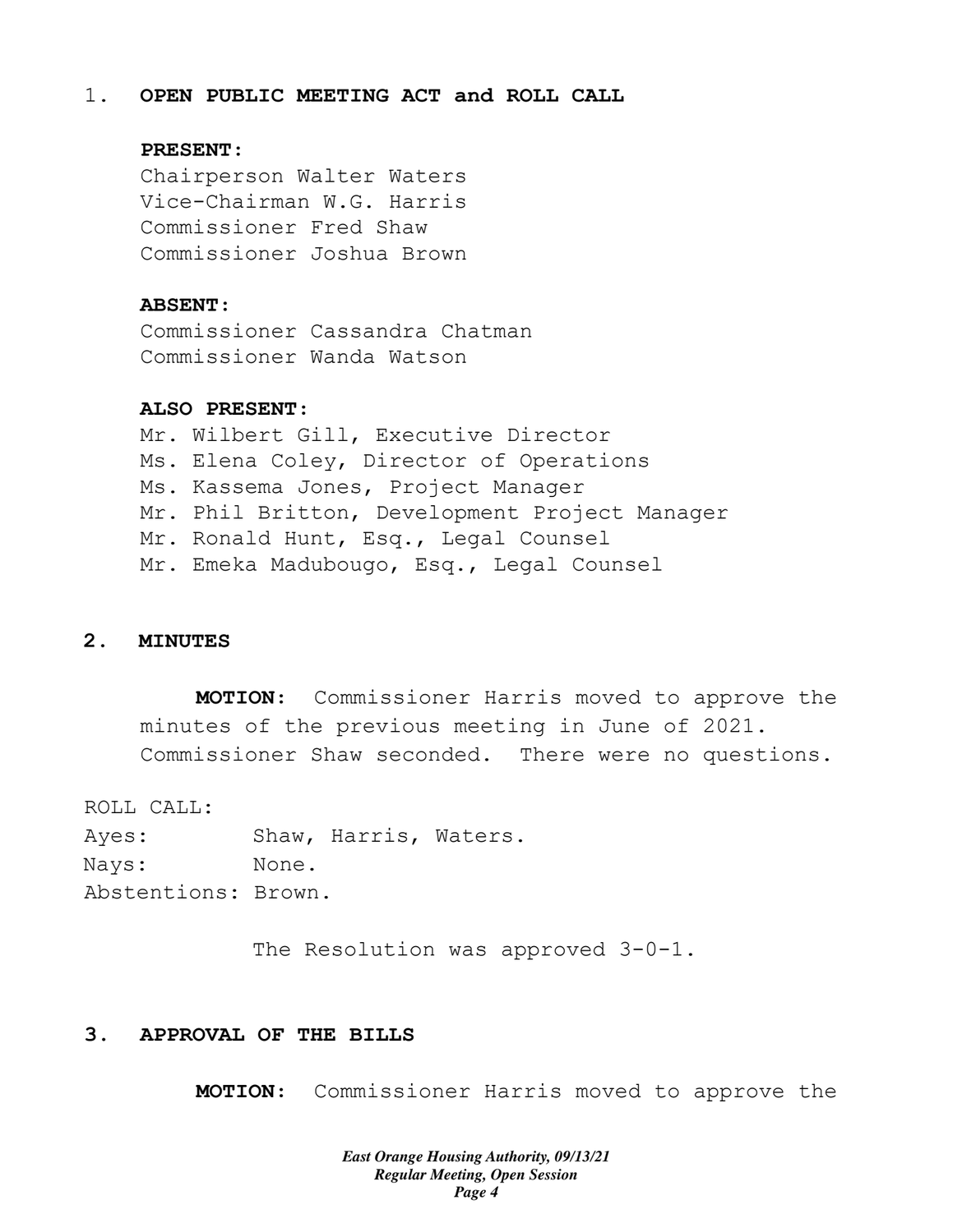payment of the July and August bills. Commissioner Shaw seconded.

#### **Questions for July Bills**

Commissioner Harris asked about check #1175 to the IRS and what was it for. Mr. Gill responded that last year there was money the federal government gave out. There was a credit give to the EOHA that had to be paid back.

Commissioner Harris asked about a check for "Hydro Recharge and 6-year maintenance." Mr. Gill responded it was for recharging the fire hydrants.

Commissioner Harris asked about check #1958 to Aaron Miller and why did he get more money. Ms. Jones explained they covered for an employee that was out.

Commissioner Harris asked about check #11262. Mr. Gill responded that there was work in the bathrooms on the outlets.

#### **Questions for August Bills**

Commissioner Harris asked about checks to Granger & Granger for gaskets and maintenance supplies. Mr. Gill responded it is for the magnet around the refrigerator doors.

ROLL CALL:

Ayes: Brown, Shaw, Harris, Waters. Nays: None. Abstentions: None.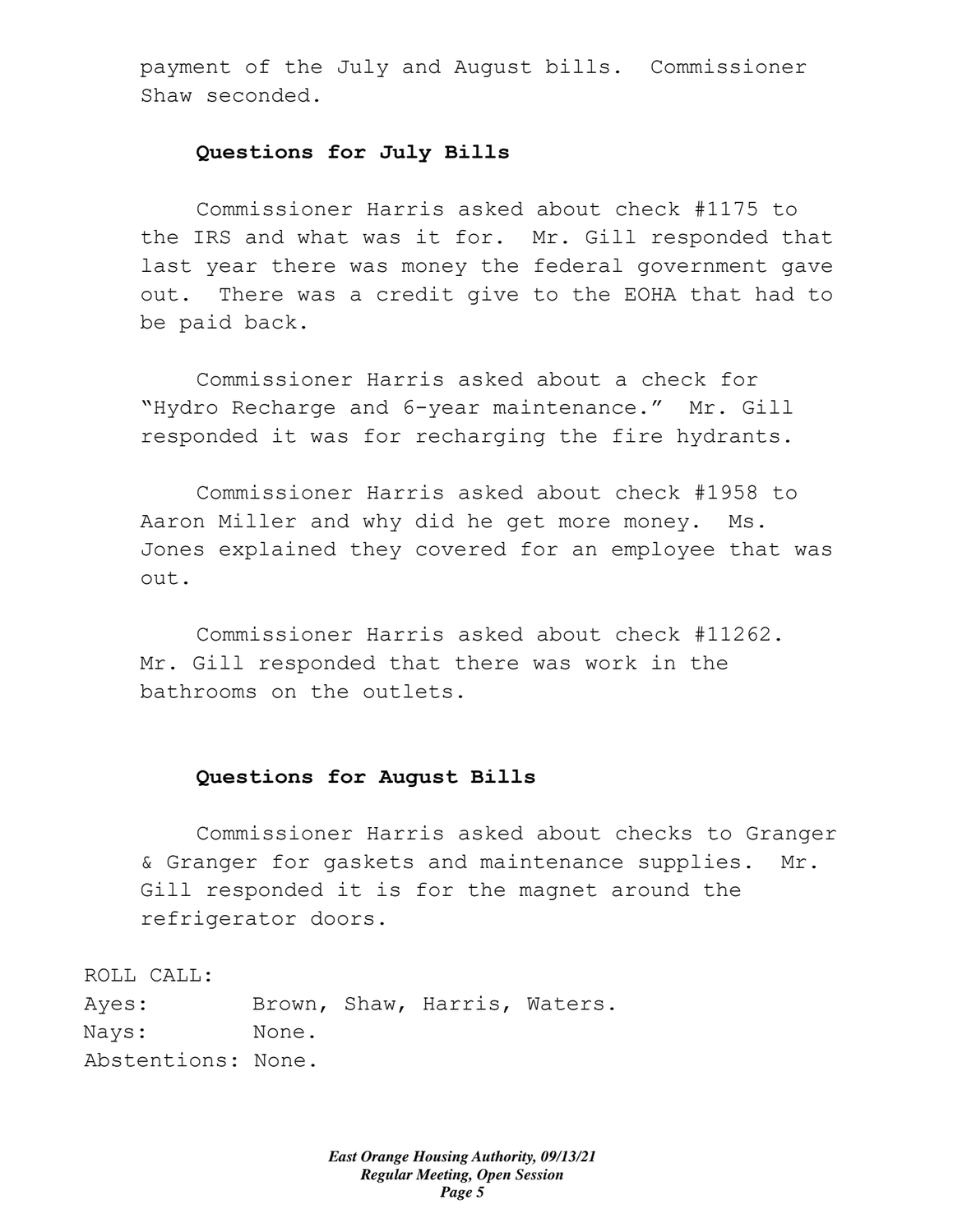#### **4. VISITORS**

Juliette Campbell spoke on behalf of her mother, Veronica Smith, residing in Apt. 1C, at Concord Towers. She said there were some concerns regarding some of the apartments were being broken into with no forced entry. Someone must have had the key to rob the apartments.

She was told visitors can no longer park in the parking lot, which Ms. Kassema Jones confirmed.

She had concerns about taking care of her mother and being considered a health care aide.

Mr. Hunt responded that some of her issues were better to be taken up directly with Mr. Gill or other EOHA officials.

#### **5. REPORTS**

#### **COMMITTEE REPORTS**

**REAL ESTATE DEVELOPMENT:** There was no report.

**FINANCE:** There was no report.

**BUILDINGS & GROUNDS:** There was no report.

**BY-LAWS & PROCUREMENT:** There was no report.

**PERSONNEL:** There was a meeting in September. There was no report.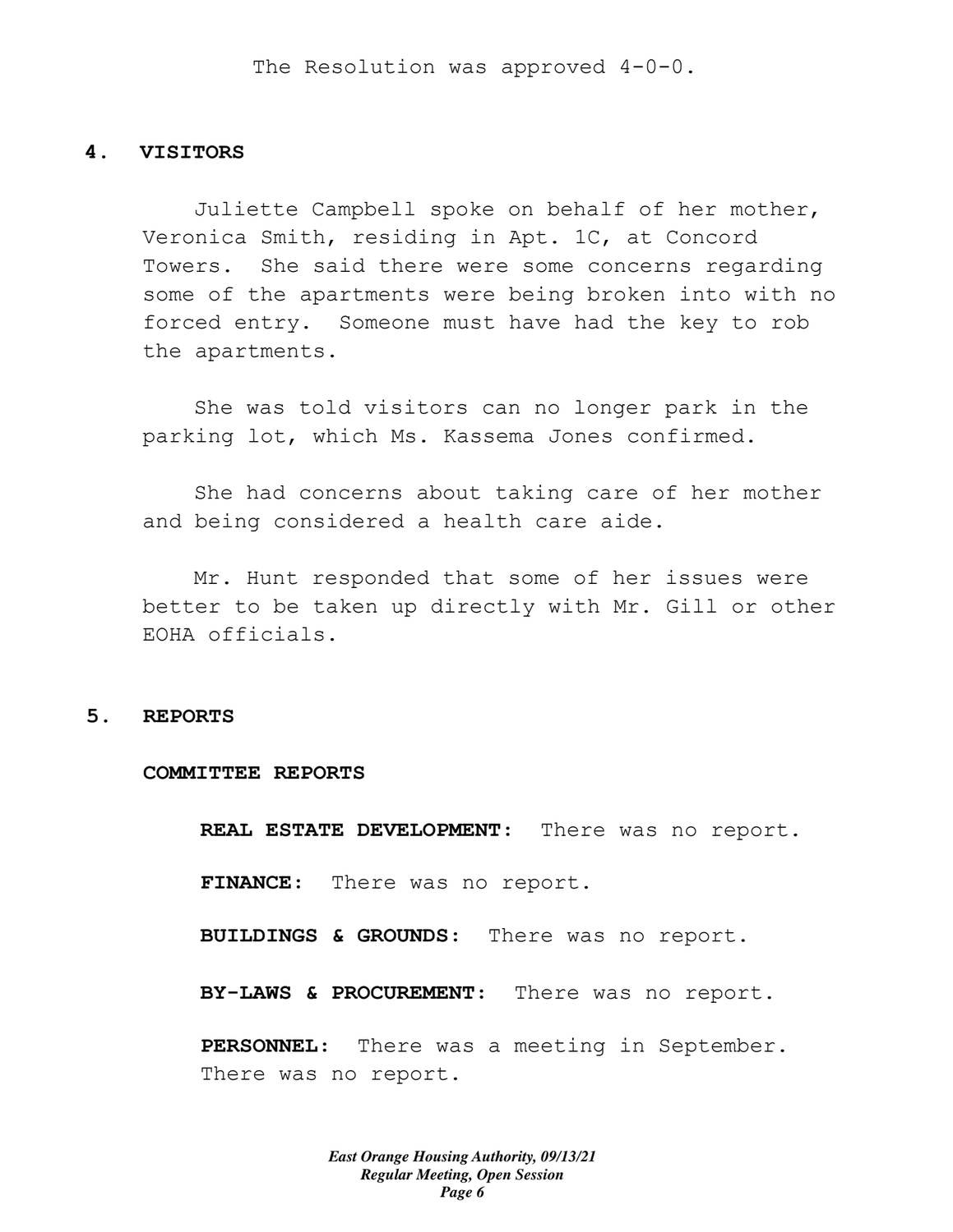## **NON-PROFIT COMMITTEE:** There was no report.

**EOHCDC BOARD OF DIRECTORS**: There was no report.

**LEGAL REPORT (Board Attorneys)**

There was no report.

#### **EXECUTIVE DIRECTOR**

Mr. Gill highlighted his report and answered questions from the Commissioners.

Mr. Britton answered questions regarding construction.

Ms. Jones answered questions from the Commissioners regarding her report.

Ms. Coley answered questions from the Commissioners regarding her report.

## **6. OLD BUSINESS**

There was no Old Business.

## **7. NEW BUSINESS**

There was no New Business.

#### **8. RESOLUTIONS**

**2021-26 RESOLUTION RATIFYING THE RENEWAL OF THE ANNUAL COMMERCIAL LIABILITY INSURANCE COVERAGE WITH**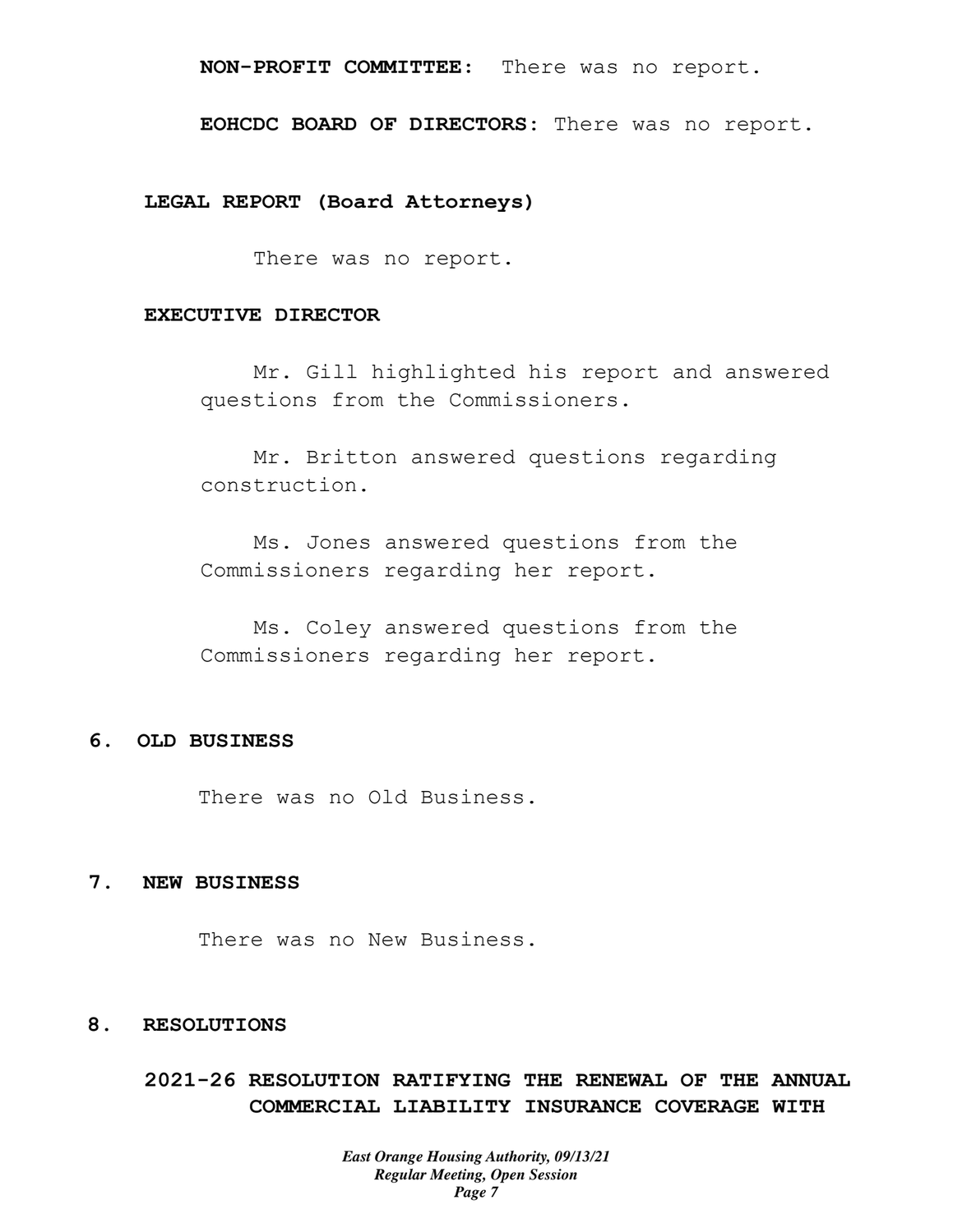## **HOUSING AUTHORITY INSURANCE GROUP (HAI GROUP) IN AN AMOUNT OF \$17,996.00**

Commissioner Harris moved to approve. Commissioner Shaw seconded. There were no questions.

ROLL CALL:

- Ayes: Brown, Shaw, Harris, Waters.
- Nays: None.
- Abstentions: None.

The Resolution was approved  $4-0-0$ .

# **2021-27 RESOLUTION AUTHORIZING THE EXECUTIVE DIRECTOR TO RENEW THE ANNUAL PROPERTY INSURANCE COVERAGE WITH HAI GROUP IN AN AMOUNT OF \$14,979.00**

Commissioner Harris moved to approve. Commissioner Shaw seconded. There were no questions.

ROLL CALL:

Ayes: Brown, Shaw, Harris, Waters. Nays: None. Abstentions: None.

The Resolution was approved  $4-0-0$ .

# **2021-28 RESOLUTION AUTHORIZING THE EXECUTIVE DIRECTOR TO RENEW THE ANNUAL SUPPORT AGREEMENT WITH MRI SOFTWARE LLC IN AN AMOUNT OF \$39,355.54**

Commissioner Harris moved to approve. Commissioner Shaw seconded. There were no questions.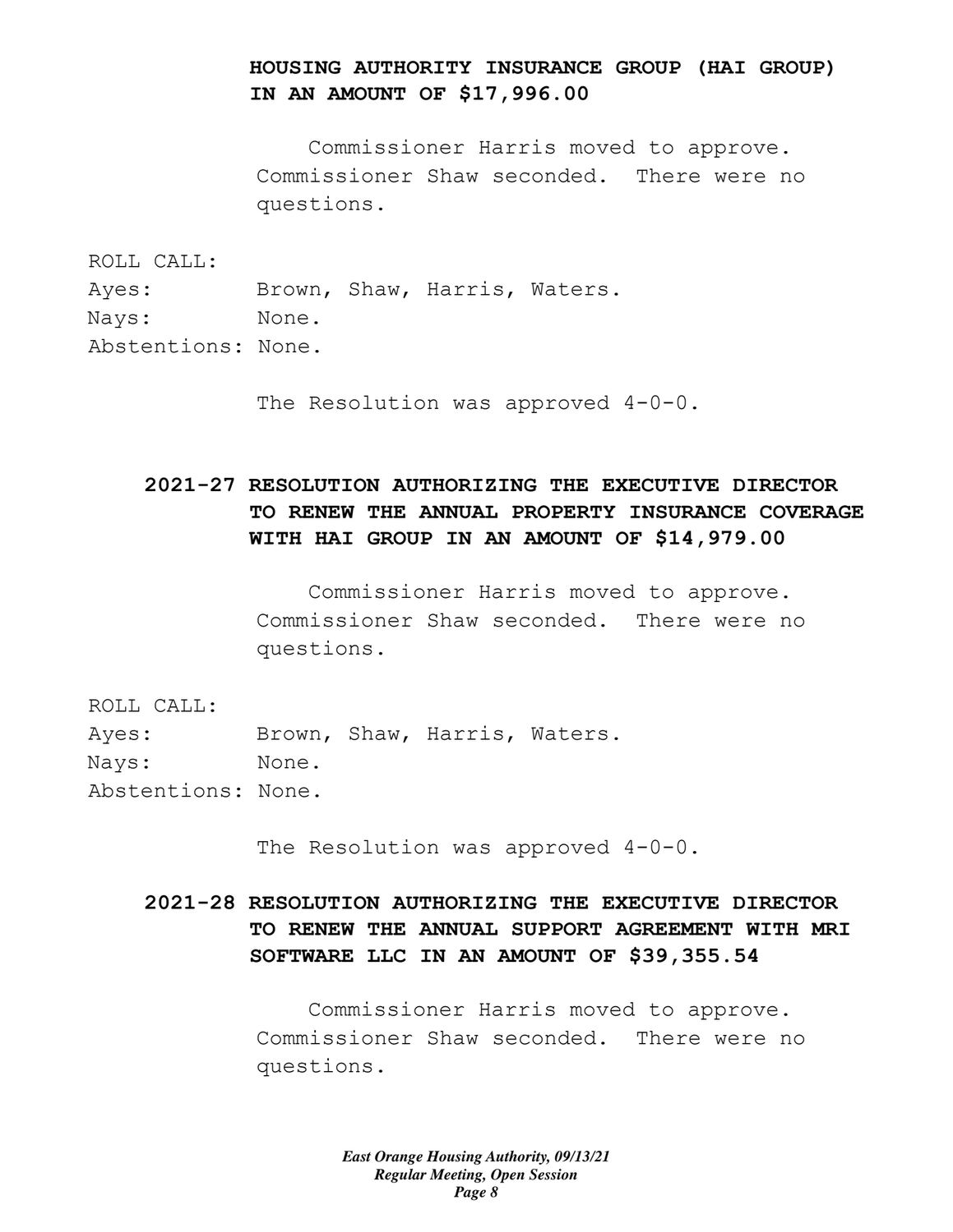ROLL CALL:

Ayes: Brown, Shaw, Harris, Waters. Nays: None.

Abstentions: None.

The Resolution was approved  $4-0-0$ .

**2021-29 RESOLUTION AUTHORIZING VICE-CHAIRPERSON W. G. HARRIS TO ATTEND THE PHADA 2021 LEGISLATIVE FORUM IN WASHINGTON, DC, SEPTEMBER 12-14, 2021** 

> Commissioner Shaw moved to approve. Chairman Waters seconded. There were no questions.

ROLL CALL:

- Ayes: Brown, Shaw, Harris, Waters.
- Nays: None.
- Abstentions: None.

The Resolution was approved  $4-0-0$ .

# **2021-30 RESOLUTION AUTHORIZING COMMISSIONER FREDERICK SHAW TO ATTEND THE NJNAHRO 2021 FALL CONFERENCE IN ATLANTIC CITY, NJ, NOVEMBER 15-18, 2021**

Commissioner Harris moved to approve. Commissioner Brown seconded. There were no questions.

ROLL CALL:

Ayes: Brown, Shaw, Harris, Waters. Nays: None. Abstentions: None.

The Resolution was approved  $4-0-0$ .

**2021-31 RESOLUTION TO RENEW MEMBERSHIP IN THE NEW**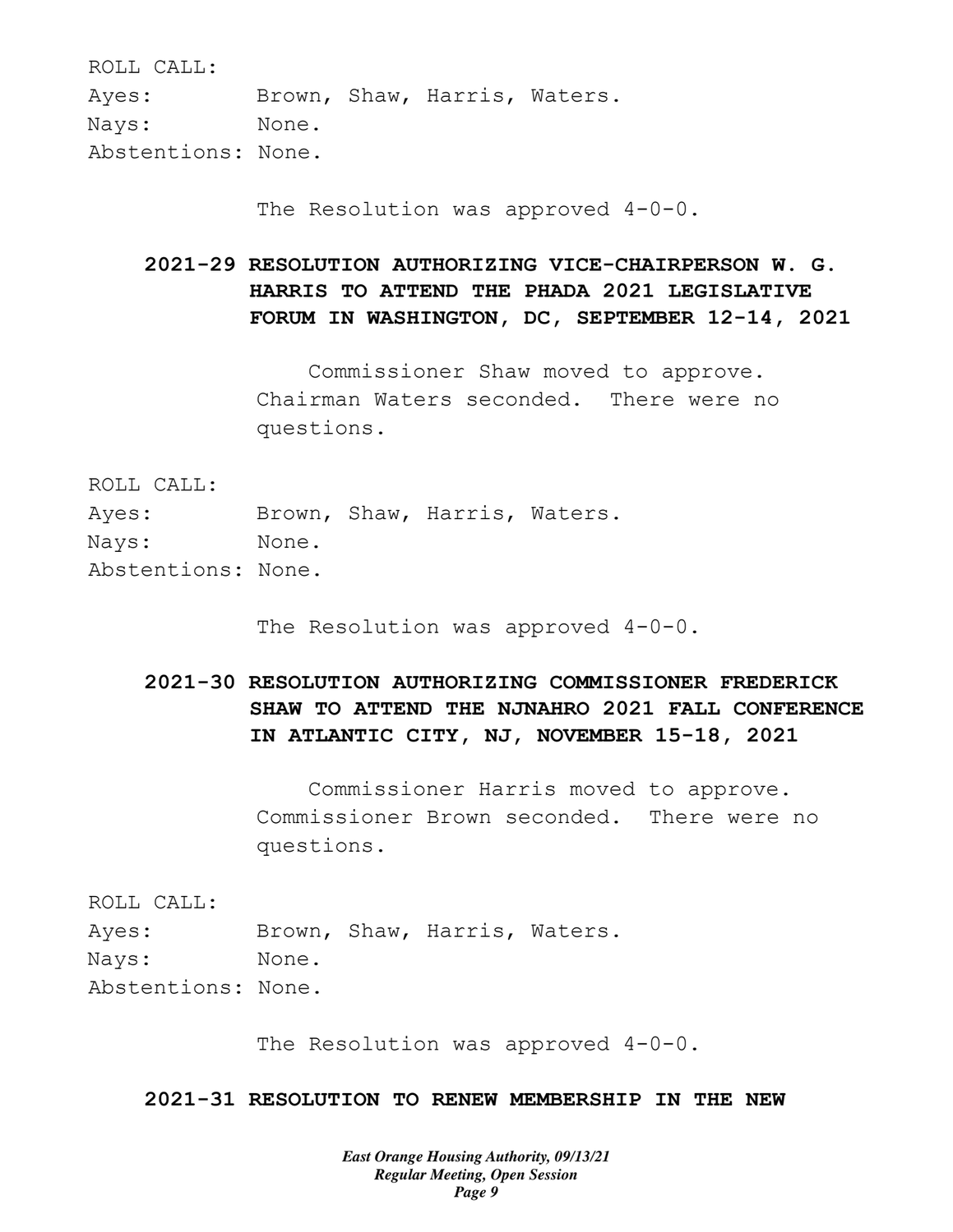## **JERSEY PUBLIC HOUSING AUTHORITY JOINT INSURANCE FUND**

Commissioner Shaw moved to approve. Commissioner Brown seconded.

Commissioner Harris asked how much it is. Mr. Gill said nothing is paid for membership. The EOHA purchases worker's compensation through them. It's significantly less.

ROLL CALL: Ayes: Brown, Shaw, Harris, Waters. Nays: None. Abstentions: None.

The Resolution was approved 4-0-0.

### **8. EXECUTIVE SESSION**

The following statement was read prior to Executive Session...

BE IT HEREBY RESOLVED that, pursuant to Chapter 231, P.L., 1975 of the laws of the State of New Jersey, the "Open Public Meeting Act", the East Orange Housing Authority meets in closed session for the purpose of matters of confidentiality and attorney/client privilege. It is expected that the matters discussed in this closed session can be made public at the time that the need for confidentiality no longer exists.

Commissioner Waters moved to go into Executive Session to discuss confidential personnel, contract and litigation issues. Commissioner Harris seconded. There were no questions.